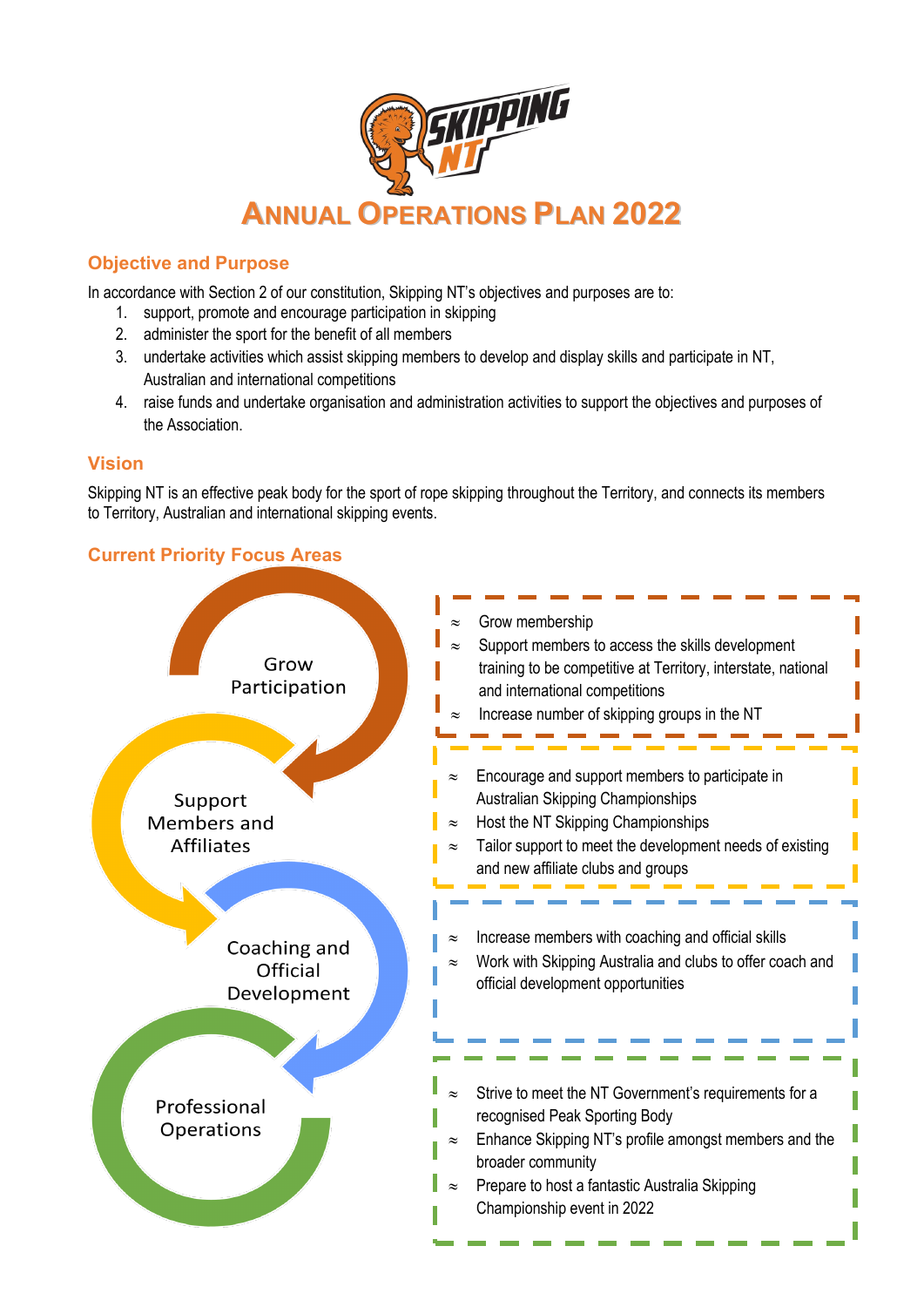

| <b>Priority Focus Area</b>                         | <b>Key Activities</b>                                                                                                                                                                                                                                                                                               | <b>Success Measures</b>                                                                                                 |
|----------------------------------------------------|---------------------------------------------------------------------------------------------------------------------------------------------------------------------------------------------------------------------------------------------------------------------------------------------------------------------|-------------------------------------------------------------------------------------------------------------------------|
| Grow<br>Participation                              | Support new skipping groups to establish and thrive                                                                                                                                                                                                                                                                 | Two new groups becoming affiliated<br>Tailored activities developed to address any<br>identified participation barriers |
|                                                    | Review membership structure to support growth<br>2.                                                                                                                                                                                                                                                                 | No potential affiliate groups indicate that<br>Г<br>membership process or cost is a barrier to<br>affiliation           |
|                                                    | Support national and/or interstate coaches to deliver skills development workshops to<br>3.<br>members                                                                                                                                                                                                              | Two visiting coach trips supported                                                                                      |
|                                                    | Increase numbers of competitive skippers and encourage participation at the Australian<br>4.<br><b>Skipping Championships</b>                                                                                                                                                                                       | At least 20 members participate in the<br>E<br>Australian Skipping Championships in the<br>Darwin, September 2022       |
| Support<br><b>Members and</b><br><b>Affiliates</b> | Host the NT Skipping Championships and other mini comps, with a focus on delivering:<br>Strong registrations from affiliate clubs and groups<br>A professional and efficiently run meet, involving more supporters in officials' roles<br>$\Box$<br>A positive and inclusive environment for members and spectators | Positive feedback received on event (formally<br>E<br>from affiliates and informally from members<br>and spectators)    |
|                                                    | Raise funds to support delivering of a high quality and inclusive NT Skipping<br>2.<br>Championships                                                                                                                                                                                                                | Fundraising goal of \$4,000 reached                                                                                     |
|                                                    | Work with existing and prospective affiliate clubs and groups to develop tailored support to<br>3.<br>meet their identified development aspirations                                                                                                                                                                 | Tailored support initiatives funded and<br>delivered for at least two new groups                                        |
|                                                    | 4. Grow and maintain a strong network with other NT peak sporting bodies, Department of<br>Tourism, Sport and Culture, other skipping peak sporting bodies and Skipping Australia to<br>identify potential opportunities that may be of interest to members                                                         | Proactive communication with sporting<br>network enhanced                                                               |